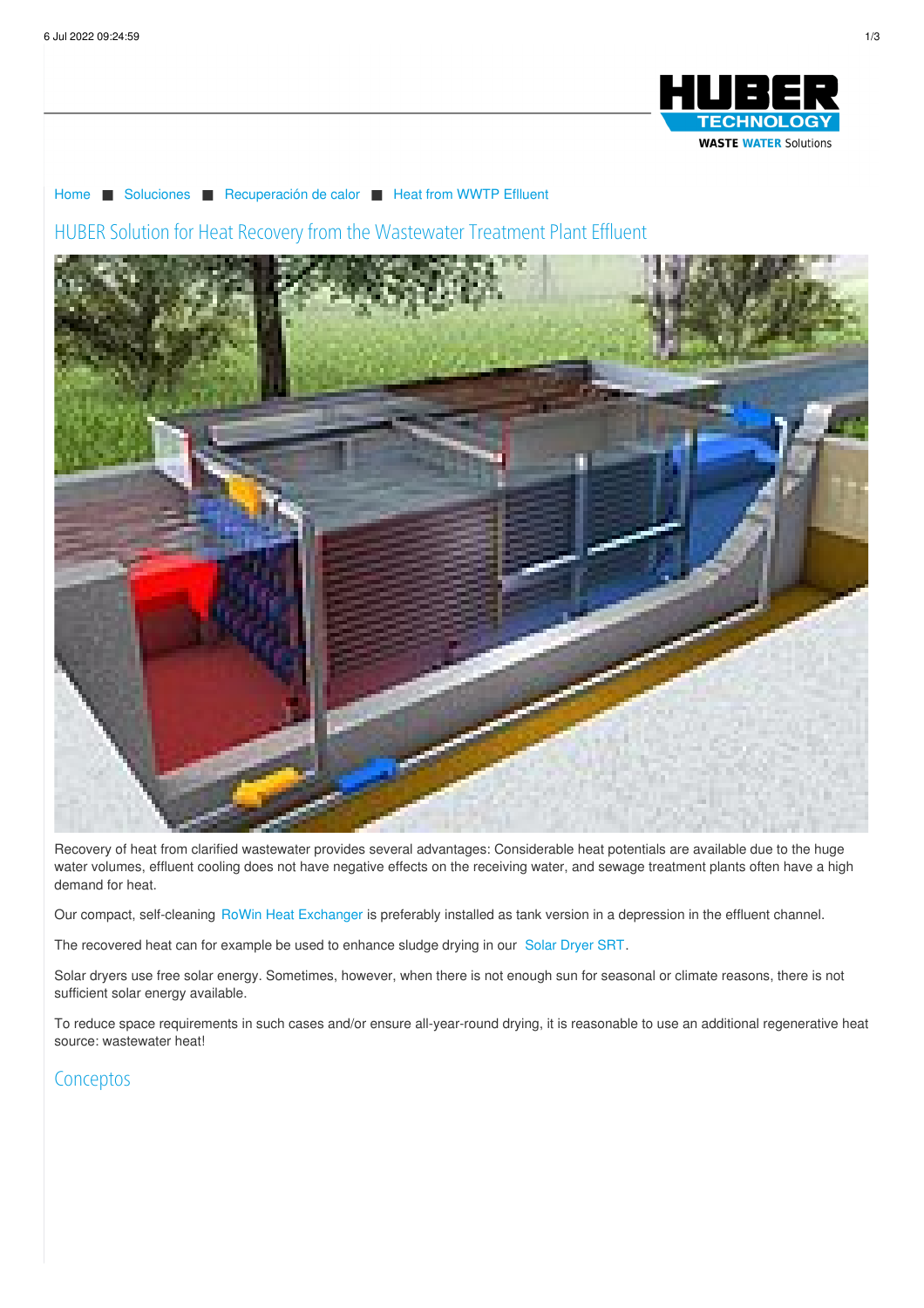

Haga click sobre la imagen para obtener una visión interactiva detallada con información adicional y otros links.

## Proceso

A regenerative heat source can be the heat contained within wastewater. The temperature level of wastewater heat is rather moderate, but the heat is permanently available on each sewage treatment plant. We use a heat pump to raise the temperature up to a level that enables the reliable and efficient use of this thermal energy for low-temperature sludge drying.

The heat pump generates 4 to 6 kWh useful heat.

## Casos prácticos

- Energy from wastewater the HUBER RoWin Heat Exchanger is becoming [increasingly](/es/huber-report/ablage-berichte/energy-from-wastewater/energy-from-wastewater-the-huber-rowin-heat-exchanger-is-becoming-increasingly-popular.html) popular
- **Energy [recovery](/es/huber-report/ablage-berichte/energy-from-wastewater/energy-recovery-from-filtrate-water-on-wwtps.html) from filtrate water on WWTPs**
- **Tank version" of HUBER Heat [Exchanger](/es/huber-report/ablage-berichte/energy-from-wastewater/tank-version-of-huber-heat-exchanger-rowin.html) RoWin**

## Productos

- HUBER [Secador](/es/productos/tratamiento-de-fangos/secado/huber-secado-solar-srt.html) Solar de Lodos SRT
- HUBER Prensa de tornillo [Q-PRESS®](/es/productos/tratamiento-de-fangos/deshidratacion/huber-prensa-de-tornillo-q-pressr.html)
- **HUBER Tornillos [transportadores](/es/productos/tornillo-transportador/huber-tornillos-transportadores.html) Ro8 / Ro8 T**
- HUBER [Intercambiador](/es/productos/energia-del-agua-residual/huber-intercambiador-de-calor-rowin.html) de calor RoWin